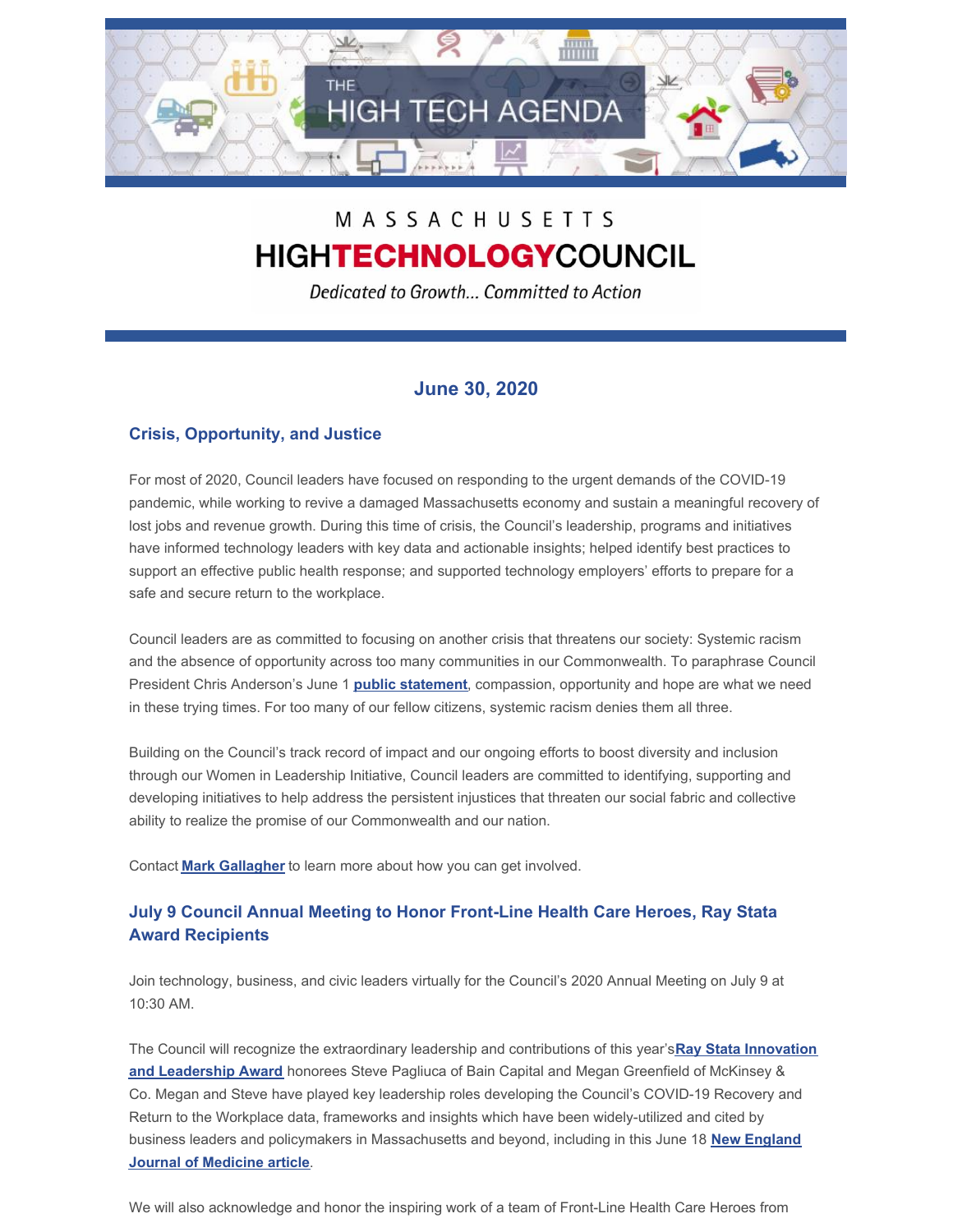Brigham and Women's Hospital; Mass. General Hospital; Baystate Health; South Shore Hospital; Southwood at Norwell Nursing Center; and The Falls at Cordingly Dam. These front-line heroes represent the thousands of health care workers whose sacrifices and dedication are on full display in numerous settings around the Commonwealth as they and their colleagues deliver care and compassion to those among us infected by COVID-19.

Join our special guest Governor Charlie Baker and show your support by participating in the first virtual Annual Meeting in the Council's 43-year history. Click **[HERE](https://www.eventbrite.com/e/mhtc-2020-annual-meeting-registration-106981193630?aff=MHTC2020AnnualMeeting)** for more details and to register. A special Council thank you to our 2020 Annual Meeting sponsors:

- MilliporeSigma: Presenting Sponsor
- Oasis Systems: Ray Stata Innovation and Leadership Award Sponsor
- EY: Front-Line Health Care Heroes Sponsor
- Brooks
- Care.com
- Chelsea Clock
- Creation Technologies
- Kronos
- McKinsey & Co.
- The MITRE Corporation
- MKS Instruments



## **Recovery and Return to the Workplace Virtual Roundtable Series Continues**

On June 4, the Council hosted a Recovery and Return to the Workplace Roundtable featuring three of the Commonwealth's most respected higher education leaders. Council Board member Laurie Leshin, President of WPI was joined by Bob Brown, President of Boston University and Paula Johnson, President of Wellesley College for a discussion of **"Safe on Campus: A**

#### **Framework for Reopening Colleges and [Universities."](http://www.mhtc.org/wp-content/uploads/2020/06/Higher-Ed-Framework-Briefing-for-Posting.pdf)**

On June 11, 19 and 26, the Council hosted a mini-series of roundtables focused on effective employer strategies that support a safe and successful return to the workplace and featuring innovative leaders from EY, PTC, MilliporeSigma, Boston Scientific, Accenture, Onto Innovation, MKS Instruments, Audax Group and KPMG.

Since March, more than 1,000 senior leaders have attended and participated in our Recovery and Return the Workplace Virtual [Roundtables.](http://www.mhtc.org/events/covid-19-response/) Video recordings of all roundtables can be accessed via the **Council's website**.

On July 28, we will host Jeff Riley, Commissioner of the Massachusetts Department of Elementary and Secondary Education. Dr. Riley is a long-time Council friend and collaborator with a history of catalyzing change and innovation in public education in the face of challenging circumstances. We hope you will join us and engage Dr. Riley with your perspectives on the efforts he is leading for the Governor to reopen the Commonwealth's K-12 schools in the fall.

Watch your inbox and the **[Council's](http://www.mhtc.org/events/covid-19-response/) website** for invitations and information on how to register for this event and for information on series of upcoming roundtables focused on understanding the implications of the new work from home reality for employers, employees and policymakers.

#### **Women in Leadership Initiative: Opportunities for Understanding and Impa ct**

The Council's Women in Leadership Initiative event series returns with a virtual roundtable on July 27 from 11:30 AM to 1 PM. Hosted by MilliporeSigma, this expanded-format roundtable is a signature 2020 event for the WIL Initiative and will focus on Managing Dual Careers & Balancing a Family, with an interactive expert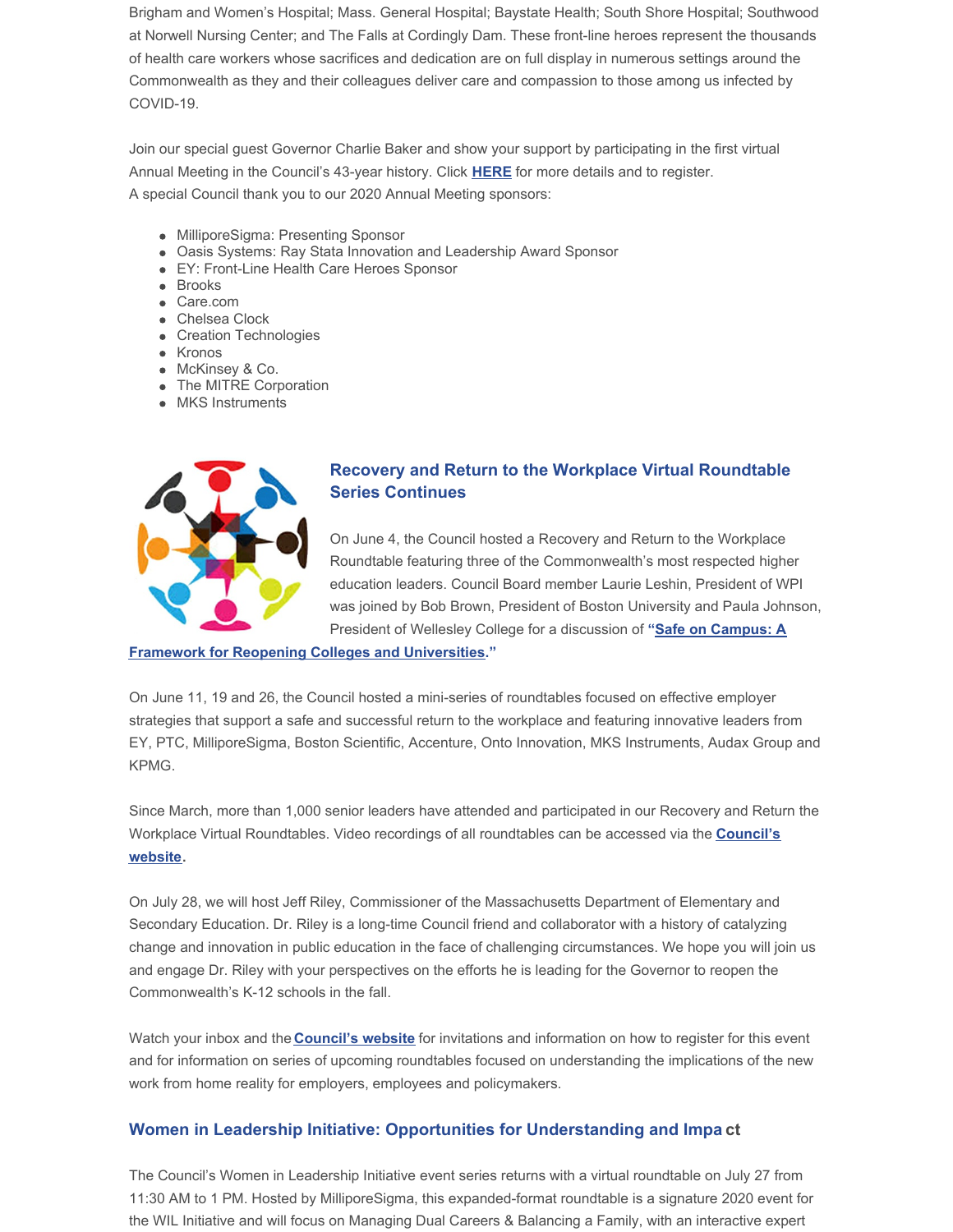panel and breakout group discussions.

On June 1, more than 165 participants from 25 Council member organizations began participating in "Unlocking the Potential of Women", a six-week virtual learning experience to empower leaders to recognize and deliver the full potential of women in the workplace. The Council's Women in Leadership Initiative, together with knowledge partner, McKinsey & Co., have come together to provide this special free offer exclusively to Council members.

Please join us in thanking McKinsey & Co., MilliporeSigma and our 2020 Women in Leadership Initiative sponsor PTC and contact Bernie [Prusaczyk](mailto:bernie@mhtc.org) to learn more about how you and your organization can participate

#### **Council Response to President Trump's H-1B Visa Program Order**

On June 24, Council President Chris Anderson **[appeared](http://www.mhtc.org/2020/06/24/council-president-chris-anderson-comments-on-president-trumps-order-halting-the-h-1b-visa-program-on-wbur-radios-morning-edition/) on WBUR's Morning Edition**to comment on President Trump's Executive Order suspending the H-1B visa program for highly skilled workers.

The President's order to suspend the H-1B visa program is a unfortunate example of the type of policy misstep that government needs to avoid if we are to have a sustained recovery from the economic damage caused by the COVID-19 pandemic.

The Massachusetts innovation ecosystem and tech-centric economy thrive on employers' ability to attract, engage, and retain talented individuals and teams from the US and around the world, including significant contributions made by H-1B visa holders. Impeding Massachusetts tech firms' capacity to do so will damage their ability to compete and grow in the US, reducing opportunities for all.

The Council supports efforts to expand the H-1B program, as well as modify it to prevent potential misuse. Shutting the program down completely is a step backwards, not a solution, and will have the opposite effect of the Presidents' stated objective.

Read the Council's full statement **[HERE](http://www.mhtc.org/wp-content/uploads/2020/06/MHTC-Public-Statement-H1B-Visa-6.24.20-FINAL.pdf)**.

#### **New Member Spotlight: Rafi Nova**

The Council welcomes **Rafi [Nova](https://rafinova.com/)** as a new member of our team. Needham-based Rafi Nova is a womanowned business led by husband and wife team Marissa and Adam Goldstein. Earlier this year, Rafi Nova shifted much of its attention from the production of eco-friendly backpacks and travel accessories to face masks.

Rafi Nova's innovative products include its "Smile Mask," which features a clear cutout to reveal wearers' expressions and the company has donated more than 40,000 masks to organizations and individuals in need. Please join us in welcoming them.

### **OUR MISSION**

The Massachusetts High Technology Council, Inc. is an organization of CEOs and senior executives representing technology companies, professional services firms, and research institutions who are dedicated to creating and sustaining conditions that support investment, job growth and improved quality of life in Massachusetts. Our members are growth-oriented, knowledge-intensive employers and institutions that develop, deliver and depend on technology products, services and innovations to advance their organizational objectives—a definition which covers just about all business enterprises in Massachusetts today.

Our mission is to help make Massachusetts the world's most attractive place in which to live and work, and in which to create, operate, and grow high technology businesses.